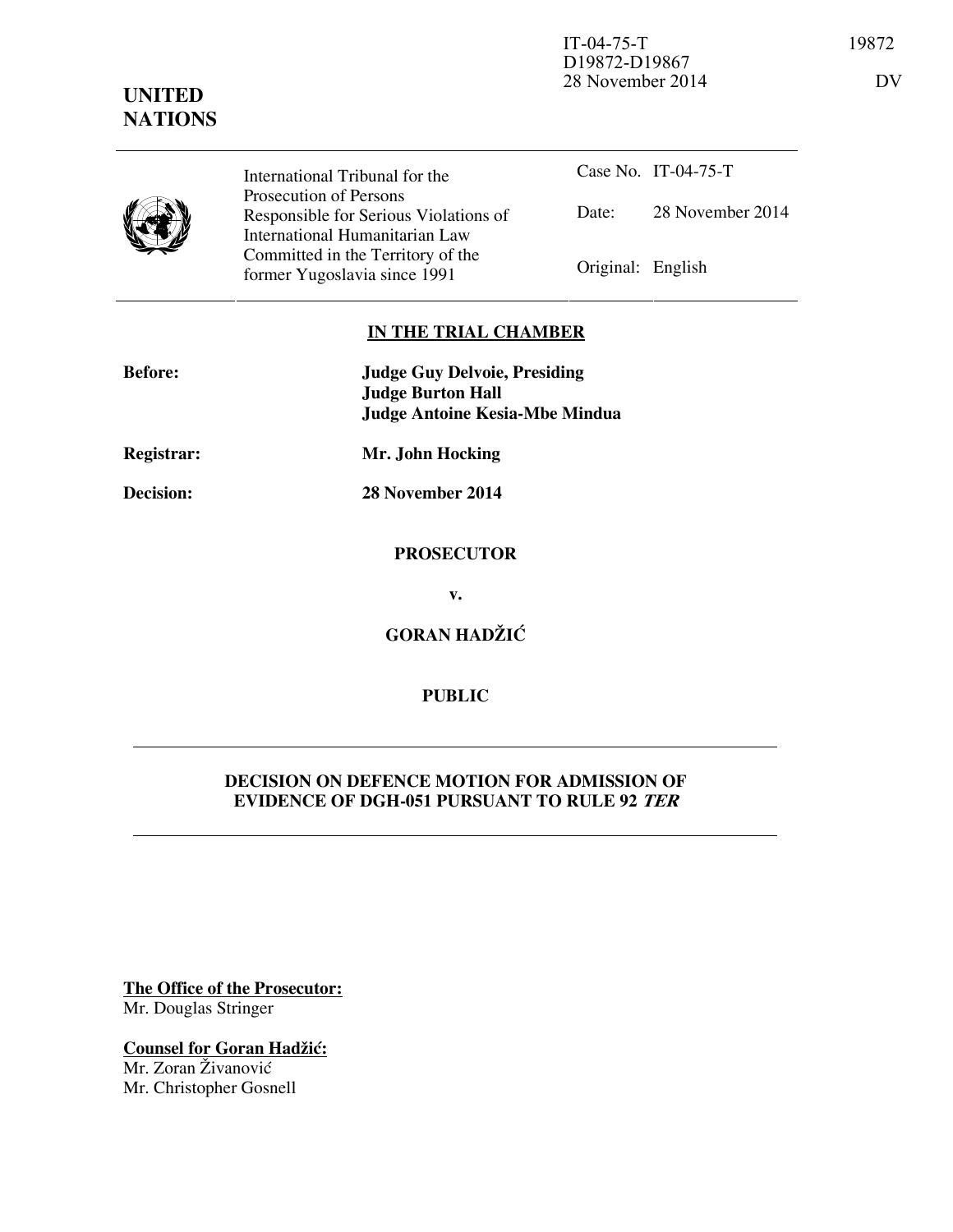1. **THIS TRIAL CHAMBER** of the International Tribunal for the Prosecution of Persons Responsible for Serious Violations of International Humanitarian Law Committed in the Territory of the former Yugoslavia since 1991 ("Tribunal") is hereby seised of the "Defence Motion for Admission of Evidence of Dušan Knežević (DGH-051) Pursuant to Rule 92 *ter*", filed with confidential annexes on 28 August 2014 ("Motion"). The "Prosecution Response to Motion for Admission of Evidence of Dušan Knežević (DGH-051) Pursuant to Rule 92 *ter* and Request for a Sufficient Rule 65 *ter* Witness Summary" was filed on 8 September 2014 ("Response"). On 15 September 2014, the Defence filed a "Reply to Prosecution Response to Defence Motion for Admission of Evidence of Dušan Knežević (DGH-051) Pursuant to Rule 92 *ter* and Request for a Sufficient Rule 65 *ter* Witness Summary" ("Reply").

### **A. Submissions**

2. The Defence seeks to admit DGH-051's written statement, Rule 65 *ter* number 1D02337, pursuant to Rule 92 *ter* of the Rules of Procedure and Evidence ("Rules") subject to the witness's in court affirmation.<sup>1</sup> It submits that DGH-051's written statement is relevant and probative.<sup>2</sup> The Defence contends that admitting DGH-051's written statement under Rule 92 *ter* of the Rules will promote the expeditious conduct of the proceedings as the statement's content could not otherwise be adduced within the two hours currently allotted for DGH-051's direct examination.<sup>3</sup>

3. The Prosecution does not object to the admission of DGH-051's written statement pursuant to Rule 92 *ter* of the Rules, subject to compliance with the conditions contained in this Rule when DGH-051 is present in court.<sup>4</sup> However, it requests that the Trial Chamber direct the Defence to provide further particulars of the facts on which DGH-051 will testify in the *viva voce* portion of his testimony ("Request").<sup>5</sup> In this respect, the Prosecution submits that the updated witness summary merely refers to three broad topics without mentioning the facts about which DGH-051 will testify. It argues that it is not sufficient to say that DGH-051 will "generally elaborate" on given topics.<sup>6</sup> The Prosecution contends that the Defence has not provided sufficient notice for the Trial Chamber and Prosecution to prepare for DGH-051's *viva voce* testimony–which is scheduled for two hours.<sup>7</sup>

 $\overline{a}$ 

7 Response, para. 2.

<sup>1</sup> Motion, paras 1, 8.

<sup>2</sup> Motion, paras 5-6.

<sup>3</sup> Motion, para. 7.

<sup>4</sup> Response, para. 1.

<sup>5</sup> Response, para. 2.

<sup>&</sup>lt;sup>6</sup> Response, para. 2, *referring to* Decision on Prosecution Motion Requesting the Defence to Submit a Revised Rule 65 *ter* Witness List and Witness Summaries and for Disclosure in Accordance with Rule 67(A)(ii) and the Trial Chamber's Orders, 25 July 2014 ("25 July Decision"), para. 13.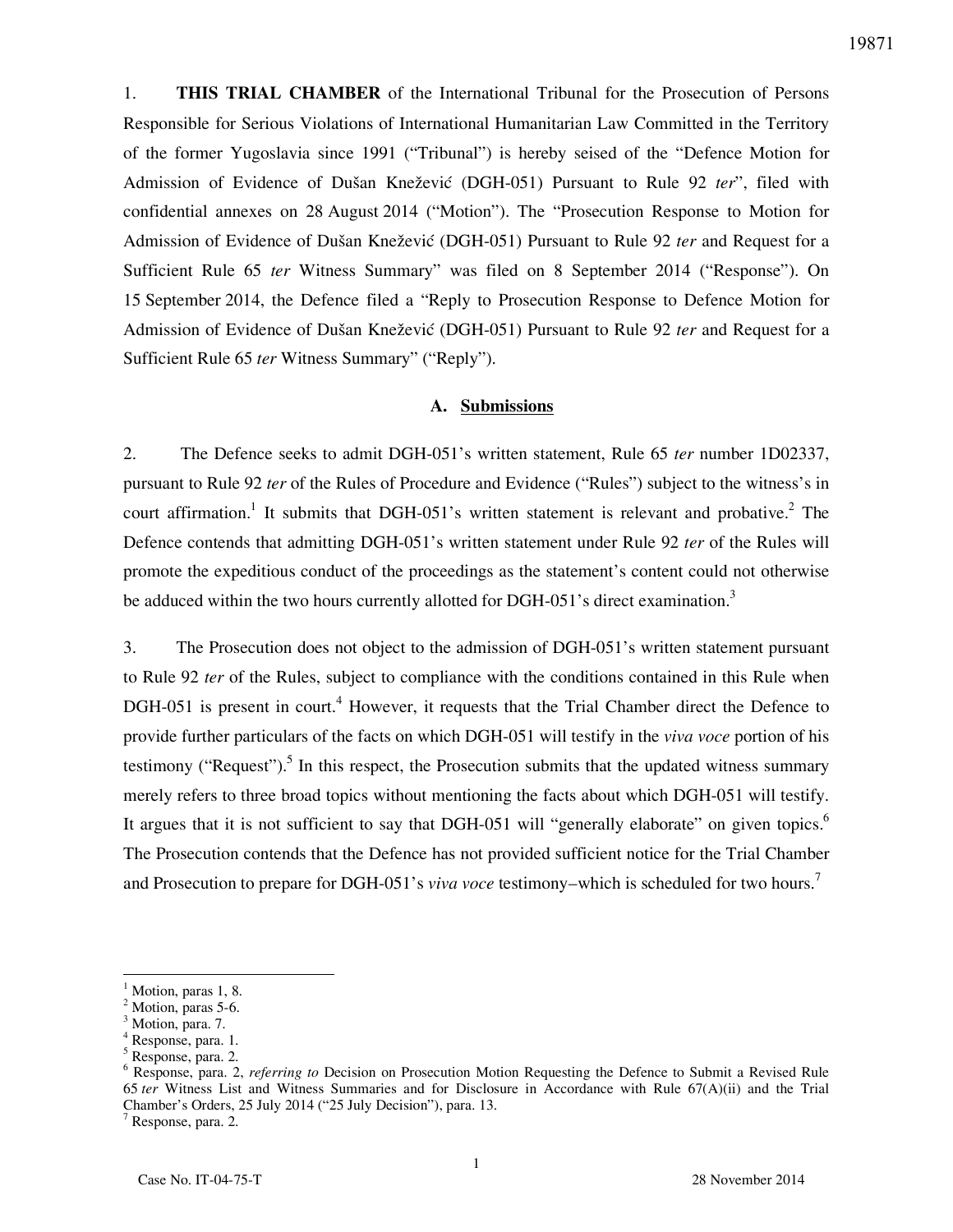4. The Defence seeks leave to file a reply and asserts that the Request should be rejected *in limine* because, despite having multiple opportunities, the Prosecution did not object to DGH-051's summary.<sup>8</sup> The Defence, referring to the Trial Chamber's *proprio motu* order to revise the summary of another witness, contends that the Trial Chamber did not determine that DGH-051's summary was inadequate.<sup>9</sup>

#### **B. Applicable Law**

#### 1. Rule 92 *ter* of the Rules

#### 5. Rule 92 *ter* of the Rules provides:

(A) A Trial Chamber may admit, in whole or in part, the evidence of a witness in the form of a written statement or transcript of evidence given by a witness in proceedings before the Tribunal, under the following conditions:

(i) the witness is present in court;

(ii) the witness is available for cross-examination and any questioning by the Judges; and

(iii) the witness attests that the written statement or transcript accurately reflects that witness' declaration and what the witness would say if examined.

(B) Evidence admitted under paragraph (A) may include evidence that goes to proof of the acts and conduct of the accused as charged in the indictment.

6. The main objective of Rule 92 *ter* of the Rules is to ensure an effective and expeditious trial in accordance with the rights of the accused.<sup>10</sup> The jurisprudence of the Tribunal has also applied the Rule as permitting, by necessary inference, the admission of exhibits where they accompany written statements or transcripts and form an "inseparable and indispensable" part of the written evidence.<sup>11</sup> In order to satisfy this requirement, the document must be one without which the witness's testimony would become incomprehensible or of lesser probative value.<sup>12</sup> Moreover, the evidence sought to be admitted, whether a written statement or a transcript of oral testimony, must

 $\overline{a}$ 

<sup>8</sup> Reply, paras 1, 3.

<sup>9</sup> Reply, para. 3. *See* Reply, fn. 3, *referring to* Decision on Prosecution Motion Requesting the Defence to Submit a Revised Rule 65 *ter* Witness List and Witness Summaries and for Disclosure in Accordance with Rule 67(A)(ii) and the Trial Chamber's Orders, 25 July 2014, para. 21.

<sup>&</sup>lt;sup>10</sup> Prosecutor v. Prlić et al., Case No. IT-04-74-T, Decision on the Application of Rule 92 *ter* of the Rules, 3 July 2007, p. 2; Prosecutor v. Popović et al., Case No. IT-05-88-T, Decision on Motion to Convert *Viva Voce Witnesses* to Rule 92 *ter* Witnesses, 31 May 2007, p. 2.

<sup>&</sup>lt;sup>11</sup> Prosecutor v. Đorđević, Case No. IT-05-87/1-T, Decision on Vlastimir Đorđević's Motions for Admission of Evidence Pursuant to ICTY Rule 92ter, 22 January 2010 ("*Đorđević* Decision"), para. 7; Prosecutor v. Lukić and Lukić, Case No. IT-98-32/1-T, Decision on Confidential Prosecution Motion for the Admission of Prior Testimony with Associated Exhibits and Written Statements of Witnesses Pursuant to Rule 92 ter, 9 July 2008 ("Lukić and Lukić Decision"), para. 15; *Prosecutor v. Stanišić and Simatović*, Case No. IT-03-69-T, Decision on Prosecution's Motion for the Admission of Written Evidence of Witness Slobodan Lazarević Pursuant to Rule 92 *ter* with Confidential Annex, 16 May 2008 ("Stanišić and Simatović Decision"), para. 19.

<sup>&</sup>lt;sup>12</sup> *Dorđević* Decision, para. 7; *Lukić and Lukić* Decision, para. 15; *Stanišić and Simatović* Decision, para. 19.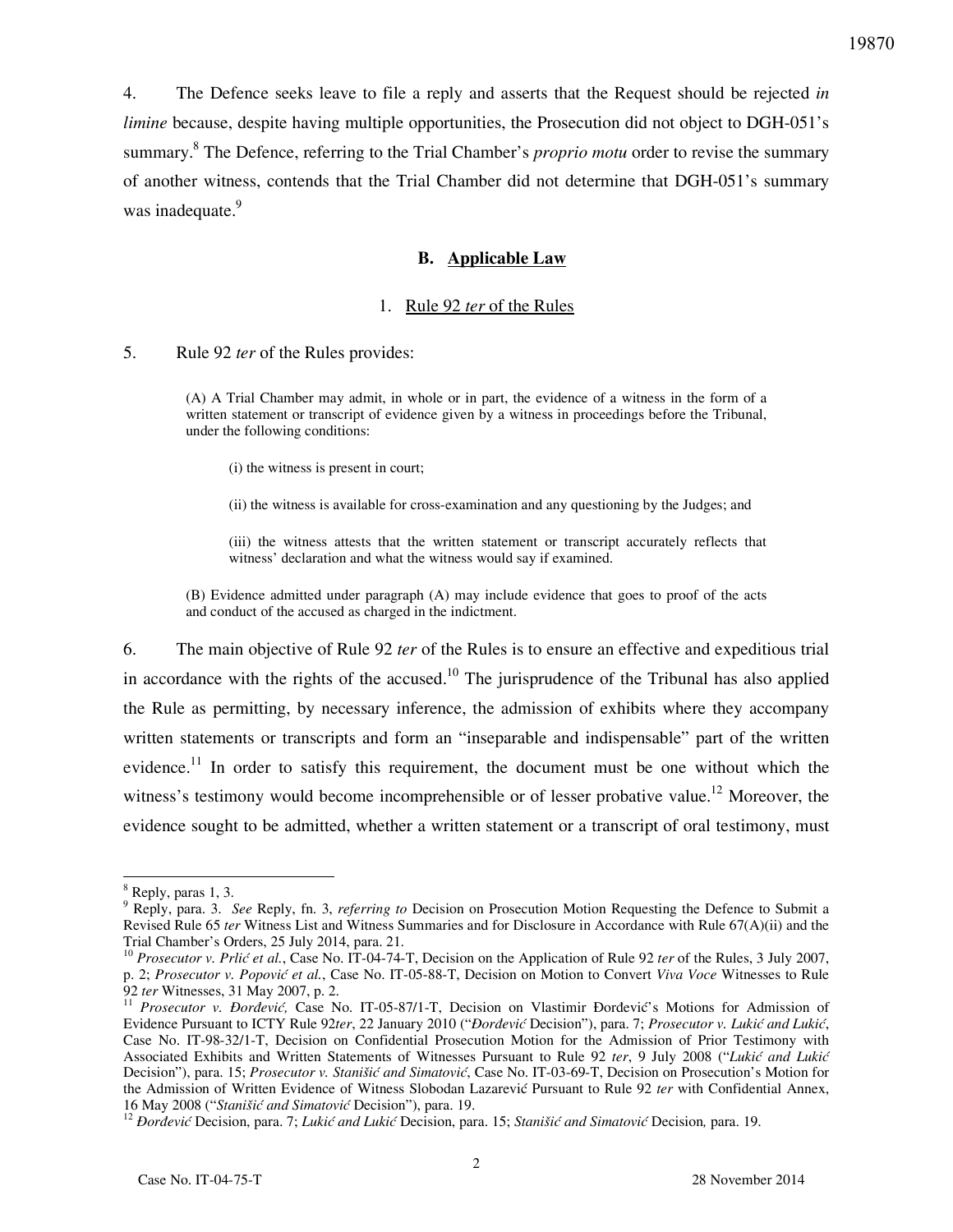fulfil the general requirements of admissibility of Rule 89(C) of the Rules—the proposed evidence must be relevant and have probative value.<sup>13</sup>

### 2. Rule 65 *ter* (G) of the Rules

7. Rule 65 *ter* (G) of the Rules, in relevant part, provides:

After the close of the Prosecutor's case and before the commencement of the defence case, the pre-trial Judge shall order the defence to file the following:

(i) a list of witnesses the defence intends to call with:

(a) the name or pseudonym of each witness;

(b) a summary of the facts on which each witness will testify;

(c) the points in the indictment as to which each witness will testify […].

8. The main purpose of Rule 65 *ter* (G) of the Rules is to allow the Prosecution to be on notice of the main facts upon which Defence witnesses are expected to testify with a view to allowing the Prosecution to prepare its cross-examination.<sup>14</sup> The Rule requires the Defence to provide a *summary of the facts* of the expected testimony of each witness.<sup>15</sup> Therefore, a mere indication of the topics that will be addressed during the witness's evidence, generally, would not meet the requirements of the Rule if no summary of what the witness actually is expected to say is provided.<sup>16</sup>

# **C. Discussion**

9. DGH-051's proposed evidence, in the form of a written statement,<sup>17</sup> contains information about, *inter alia*: (a) the organisation of police in Dalj and surrounding areas in September and October 1991;<sup>18</sup> (b) events in Ilok that DGH-051 witnessed as its police commander;<sup>19</sup> and (c) DGH-051's knowledge of alleged members of the alleged JCE including Badža, Arkan, Jovica Stanišić, and Goran Hadžić.<sup>20</sup> In light of the above, the Trial Chamber considers that the tendered statement is relevant, has probative value, and is appropriate for admission pursuant to Rules 89(C) and 92 *ter* of the Rules.

<sup>18</sup> Rule 65 *ter* number 1D02337, paras 7-16.

 $\overline{a}$ 

<sup>&</sup>lt;sup>13</sup> *Đorđević* Decision, para. 5; *Lukić and Lukić* Decision, paras 15-16.

<sup>14</sup> 25 July Decision, para. 13 *and references cited therein*.

<sup>15</sup> 25 July Decision, para. 13 *and references cited therein*.

<sup>16</sup> 25 July Decision, para. 13 *and references cited therein*.

<sup>&</sup>lt;sup>17</sup> The Trial Chamber notes that the statement enclosed in confidential Annex A is missing the first four pages. Consequently, the Trial Chamber will rely on the document uploaded to e-court as Rule 65 *ter* number 1D02337.

<sup>19</sup> Rule 65 *ter* number 1D02337, paras 28-38.

<sup>20</sup> Rule 65 *ter* number 1D02337, paras 8, 14, 17-24, 39, 45, 48-49, 52-55.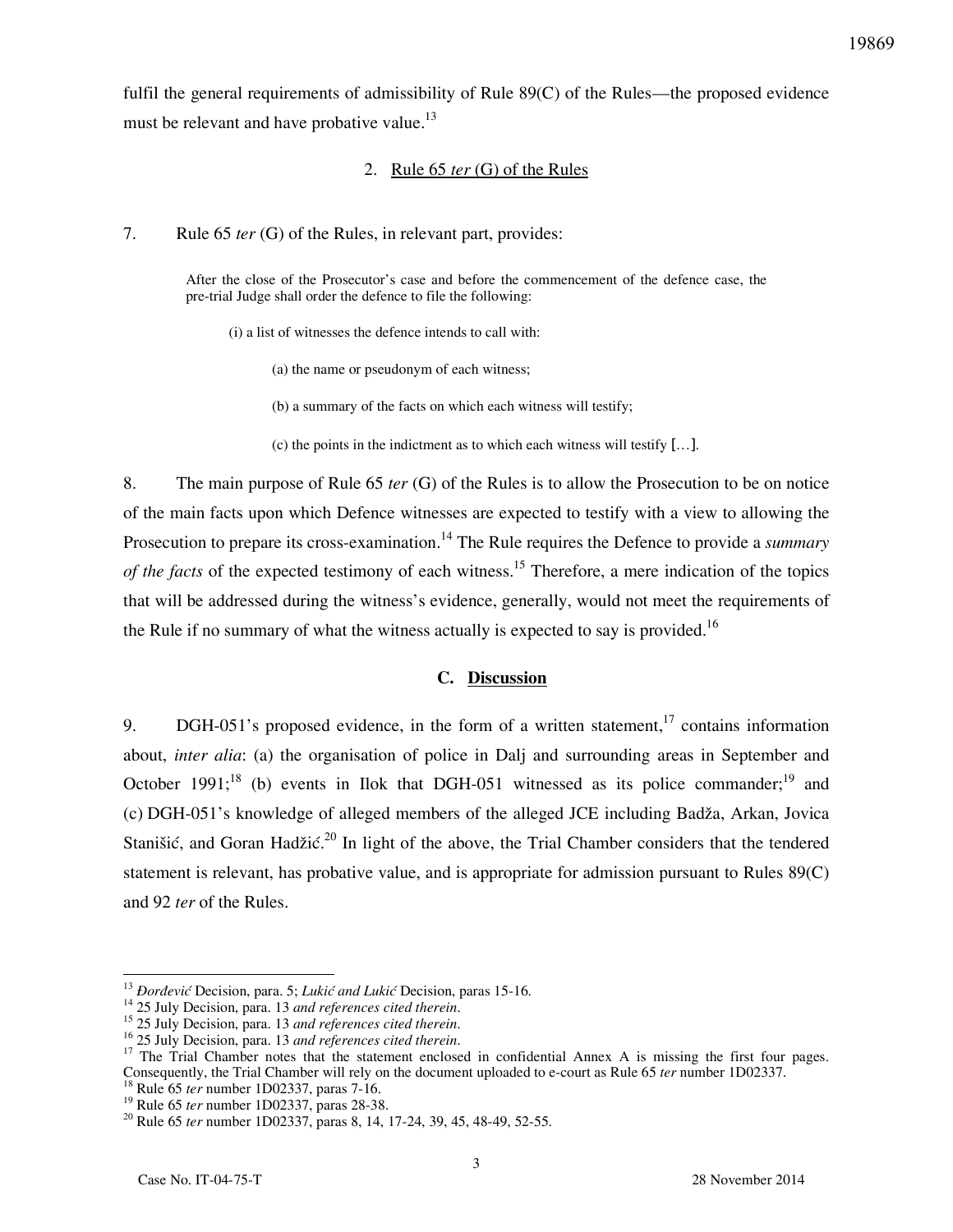10. With respect to the Request, the Trial Chamber first notes that it would be erroneous to interpret, as the Defence does, the absence of a *proprio motu* order to revise DGH-051's summary as an implicit acknowledgment of its adequacy. The Defence contention that since the Prosecution has not previously objected to DGH-051's summary the Request should be rejected *in limine* is similarly devoid of merit. The Trial Chamber reiterates that the main purpose of Rule 65 *ter* (G) of the Rules is to allow the Prosecution to be on notice of the main facts upon which Defence witnesses are expected to testify with a view to allowing the Prosecution to prepare its crossexamination.<sup>21</sup> If the Prosecution's ability to prepare its cross-examination of DGH-051 is impeded by the Defence's failure to fulfil its obligations under this Rule, the fact that the Prosecution has not previously objected to the sufficiency of DGH-051's summary does not preclude it from now seeking a remedy.

11. Turning to the question of whether DGH-051's witness summary is sufficient to put the Prosecution on notice of the main facts upon which he will testify, the Trial Chamber notes that the *viva voce* portion of the summary, in its entirety, reads as follows: "The witness will generally elaborate on the matters described above, in particular the role of the Serbian MUP in SBWS, the police in Dalj and surrounding villages, and the military administration in Ilok".<sup>22</sup> It is incumbent upon the Defence to provide a summary of the facts of the expected testimony of each witness. Here, however, the *viva voce* portion of the summary merely identifies the topics to be addressed during DGH-051's testimony, without summarising what DGH-051 is actually expected to say when elaborating on: (a) the role of the Serbian MUP in SBWS; (b) the police in Dalj and surrounding villages; and (c) the military administration in Ilok. The Trial Chamber therefore considers that the *viva voce* portion of the summary provided is deficient. In order to give the Prosecution sufficient notice, the Defence should provide a summary of the facts on which DGH-051 will testify which includes information about the aforementioned topics.

 $\overline{a}$ 

<sup>21</sup> 25 July Decision, para. 13 *and references cited therein*.

<sup>&</sup>lt;sup>22</sup> Motion, confidential Annex B. The Trial Chamber notes that although the Defence submits that an updated witness summary, with track changes, was attached as confidential Annex B, the document in confidential Annex B: (a) does not contain any track changes; and (b) is substantively the same as the three versions of DGH-051's Rule 65 *ter* summary filed in May and August 2014. See Motion, confidential Annex B; Notice of Compliance with Trial Chamber Order to of [*sic*] 25 July 2014, 8 August 2014, confidential Annex B, pp. 79-80; Corrigendum and Addendum to Rule 65 *ter* Filings, 23 May 2014, confidential Annex B, pp. 58-59; Defence Notice of Rule 65 *ter* (G) Filings, 13 May 2014, confidential Annex B, pp. 56-58.